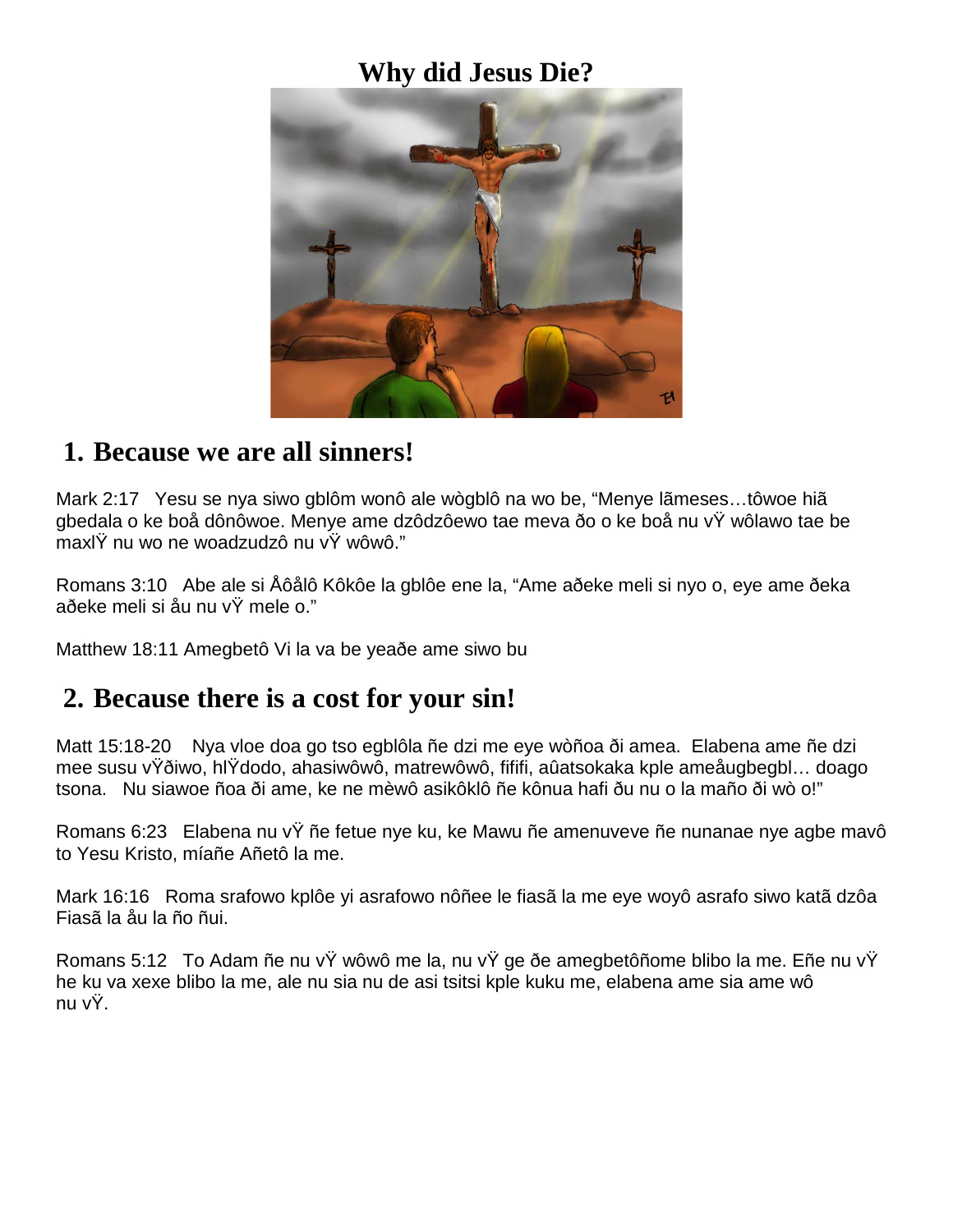

**There is a cost for your sin!**

# **3. Because Jesus died and paid for our sins on the cross!**

Matthew 1:21 Adzi åutsuvi eye nàna åkôe be Yesu, esi gômee nye 'Ðela', elabena eyae aðe eñe dukômeviwo tso woñe nu vŸwo me.

Romans 5:8 Gake Mawu ðe eñe lôlŸ fia mí le esia me be esi míeganye nu vŸ wôlawo la, Kristo ku ðe mía ta.

John 3:16 Elabena Mawu lŸa xexeame ale gbegbe bena wòtsô eya åutô Via ðeka hŸ la na bena, ame sia ame si axô edzi ase la, matsrŸ o, ke boå akpô agbe mavô.

Matthew 18:11 Amegbetô Vi la va be yeaðe ame siwo bu

# **4. Salvation is a free gift, not by good works. You must take God's word for it, and trust Jesus alone!**

Acts 4:12 Yesu ðeka pâ ko dzie ame sia ame ato hafi akpô ðeðe. Ame aðeke megali le xexeame godoo si ate åu axô na amegbetô aðeke wu Yesu o."

Ephesians 2:8-9 Le eñe amenuveve sôgbô la ta la, miekpô ðeðe to Kristo dzixôse me. Dzixôse si le mia si le eya amea me gŸ hã la menye nu si tso miawo åutôwo gbô o; ke boå eya hã nunanae wònye tso Mawu gbô. Ðeðekpôkpô menye fetu na mí le míañe dô nyui siwo míewô la ta o, eya ta mía dometô aðeke mate åu año adegbe le eta o.

Titus 3:5 eðe mí, menye esi míedze be woaðe mí ta o, ke boå le eñe amenuveve kple nublanuikpôkpô sôgbô la ta. Ewô esia to ale si wòklô míañe nu vŸwo ða kple ale si wòde Gbôgbô Kôkôe la ñe dzidzô yeye mía me la me.

# **5. We must put our faith and trust in Christ alone!**

Mark 9:23 Yesu gabiae be, "Ðe nègblô be ne mate åuia? Nu sia nu wôwô le bôbôe ne èxôe se ko."